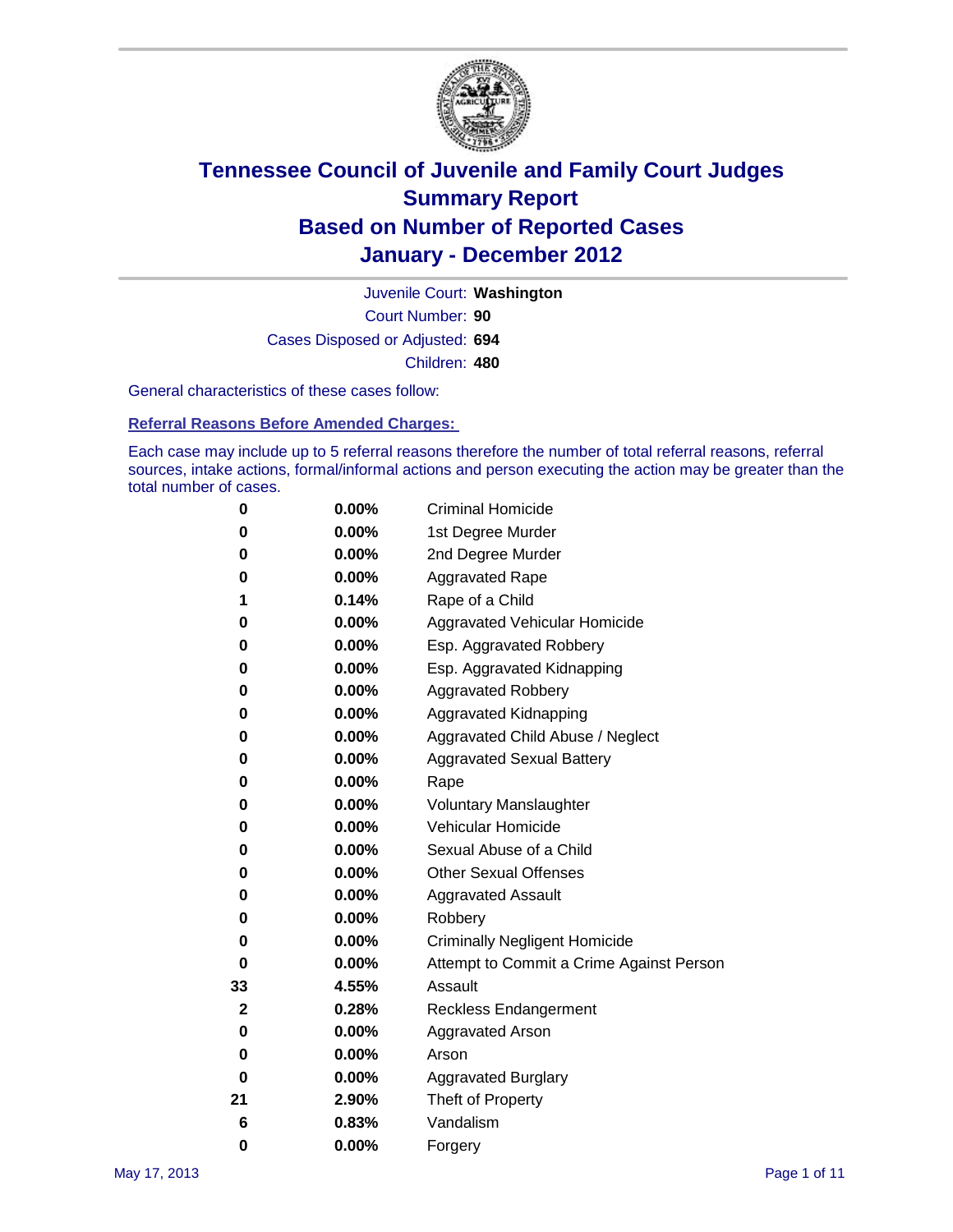

Court Number: **90** Juvenile Court: **Washington** Cases Disposed or Adjusted: **694** Children: **480**

#### **Referral Reasons Before Amended Charges:**

Each case may include up to 5 referral reasons therefore the number of total referral reasons, referral sources, intake actions, formal/informal actions and person executing the action may be greater than the total number of cases.

| $\boldsymbol{2}$ | 0.28%    | <b>Worthless Checks</b>                                     |  |  |
|------------------|----------|-------------------------------------------------------------|--|--|
| 0                | 0.00%    | Illegal Possession / Fraudulent Use of Credit / Debit Cards |  |  |
| 3                | 0.41%    | <b>Burglary</b>                                             |  |  |
| 1                | 0.14%    | Unauthorized Use of a Vehicle                               |  |  |
| 0                | $0.00\%$ | <b>Cruelty to Animals</b>                                   |  |  |
| $\bf{0}$         | 0.00%    | Sale of Controlled Substances                               |  |  |
| 14               | 1.93%    | <b>Other Drug Offenses</b>                                  |  |  |
| $\mathbf{2}$     | 0.28%    | Possession of Controlled Substances                         |  |  |
| 0                | $0.00\%$ | <b>Criminal Attempt</b>                                     |  |  |
| 0                | 0.00%    | Carrying Weapons on School Property                         |  |  |
| 0                | $0.00\%$ | Unlawful Carrying / Possession of a Weapon                  |  |  |
| 4                | 0.55%    | <b>Evading Arrest</b>                                       |  |  |
| 0                | 0.00%    | Escape                                                      |  |  |
| 1                | 0.14%    | Driving Under Influence (DUI)                               |  |  |
| 10               | 1.38%    | Possession / Consumption of Alcohol                         |  |  |
| 1                | 0.14%    | Resisting Stop, Frisk, Halt, Arrest or Search               |  |  |
| 2                | 0.28%    | <b>Aggravated Criminal Trespass</b>                         |  |  |
| 1                | 0.14%    | Harassment                                                  |  |  |
| 0                | 0.00%    | Failure to Appear                                           |  |  |
| 0                | 0.00%    | Filing a False Police Report                                |  |  |
| 1                | 0.14%    | Criminal Impersonation                                      |  |  |
| 3                | 0.41%    | <b>Disorderly Conduct</b>                                   |  |  |
| 3                | 0.41%    | <b>Criminal Trespass</b>                                    |  |  |
| 7                | 0.97%    | Public Intoxication                                         |  |  |
| 0                | $0.00\%$ | Gambling                                                    |  |  |
| 124              | 17.10%   | Traffic                                                     |  |  |
| 0                | $0.00\%$ | <b>Local Ordinances</b>                                     |  |  |
| 2                | 0.28%    | Violation of Wildlife Regulations                           |  |  |
| 0                | $0.00\%$ | Contempt of Court                                           |  |  |
| 22               | 3.03%    | Violation of Probation                                      |  |  |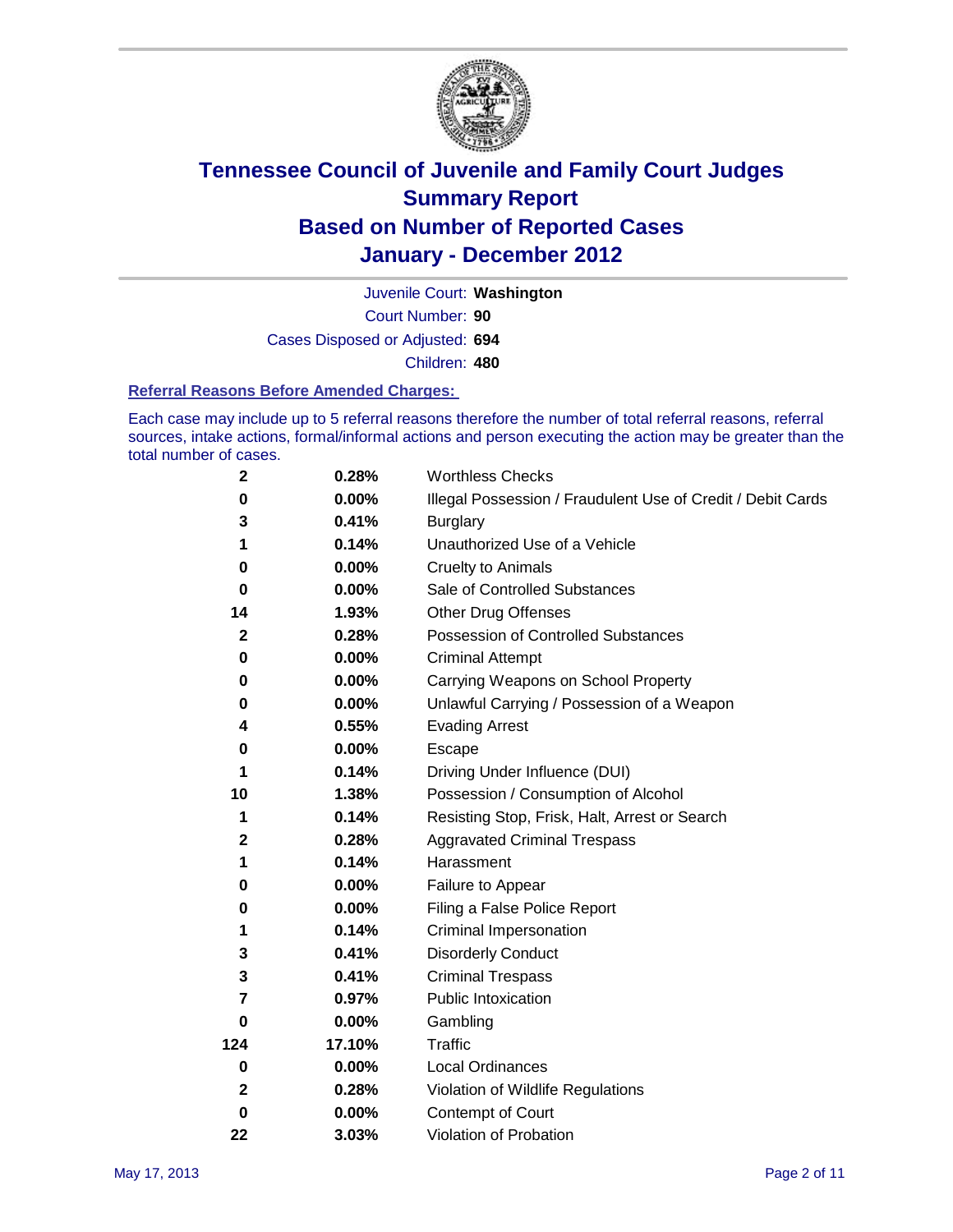

Court Number: **90** Juvenile Court: **Washington** Cases Disposed or Adjusted: **694** Children: **480**

#### **Referral Reasons Before Amended Charges:**

Each case may include up to 5 referral reasons therefore the number of total referral reasons, referral sources, intake actions, formal/informal actions and person executing the action may be greater than the total number of cases.

| 0            | 0.00%    | Violation of Aftercare                 |
|--------------|----------|----------------------------------------|
| 17           | 2.34%    | Unruly Behavior                        |
| 10           | 1.38%    | Truancy                                |
|              | 0.14%    | In-State Runaway                       |
| $\bf{0}$     | 0.00%    | Out-of-State Runaway                   |
| 46           | 6.34%    | Possession of Tobacco Products         |
| 0            | $0.00\%$ | Violation of a Valid Court Order       |
| $\mathbf{2}$ | 0.28%    | <b>Violation of Curfew</b>             |
| 0            | $0.00\%$ | <b>Sexually Abused Child</b>           |
| $\bf{0}$     | 0.00%    | <b>Physically Abused Child</b>         |
| 35           | 4.83%    | Dependency / Neglect                   |
| 8            | 1.10%    | <b>Termination of Parental Rights</b>  |
| 30           | 4.14%    | <b>Violation of Pretrial Diversion</b> |
| 3            | 0.41%    | Violation of Informal Adjustment       |
| 241          | 33.24%   | <b>Judicial Review</b>                 |
| 0            | 0.00%    | <b>Administrative Review</b>           |
| $\bf{0}$     | 0.00%    | <b>Foster Care Review</b>              |
| 47           | 6.48%    | Custody                                |
| 8            | 1.10%    | Visitation                             |
| 2            | 0.28%    | Paternity / Legitimation               |
| 0            | 0.00%    | <b>Child Support</b>                   |
| 0            | 0.00%    | <b>Request for Medical Treatment</b>   |
| 0            | 0.00%    | <b>Consent to Marry</b>                |
| 9            | 1.24%    | Other                                  |
| 725          | 100.00%  | <b>Total Referrals</b>                 |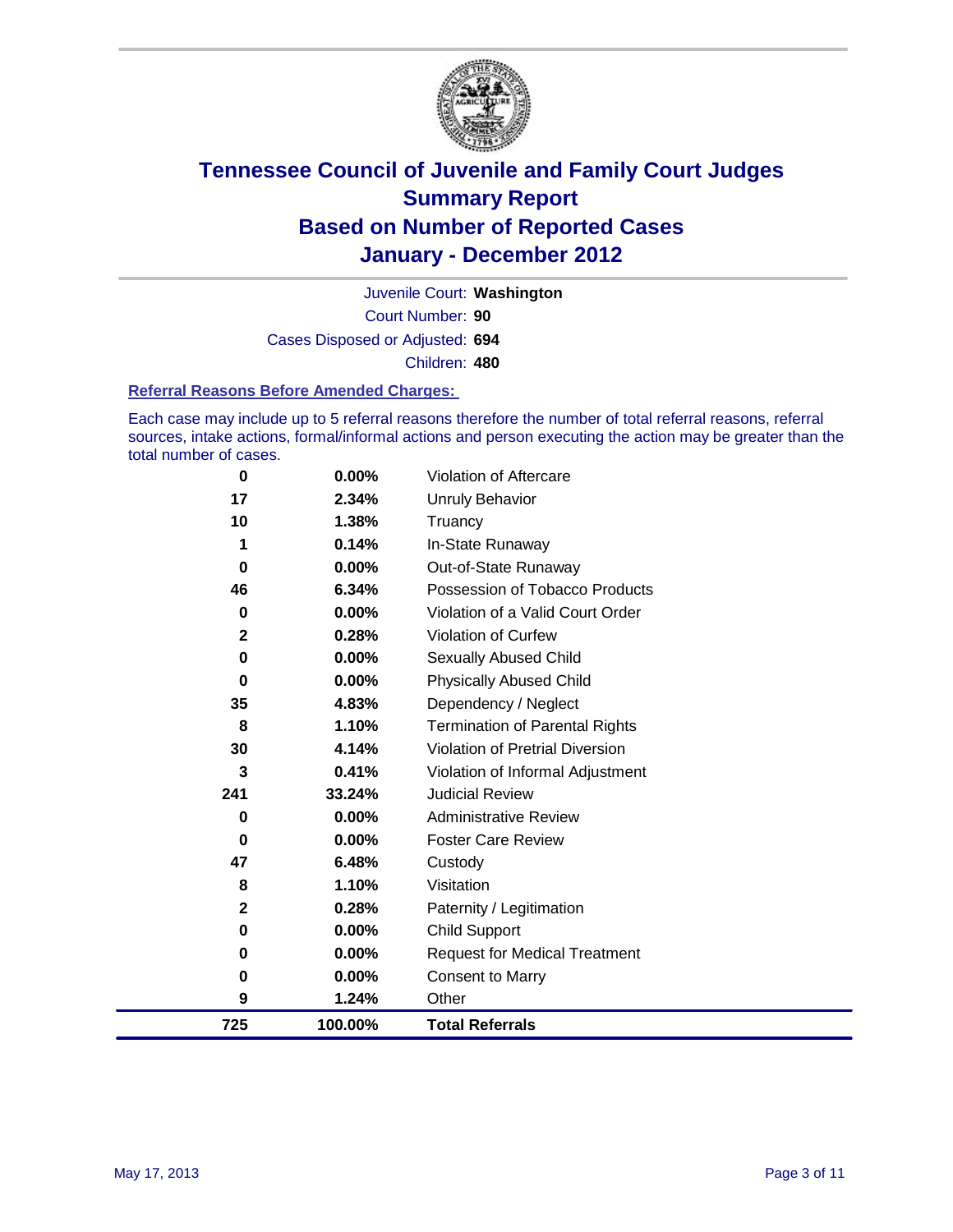

|                            |                                 | Juvenile Court: Washington        |  |  |  |
|----------------------------|---------------------------------|-----------------------------------|--|--|--|
|                            |                                 | Court Number: 90                  |  |  |  |
|                            | Cases Disposed or Adjusted: 694 |                                   |  |  |  |
|                            |                                 | Children: 480                     |  |  |  |
| <b>Referral Sources: 1</b> |                                 |                                   |  |  |  |
| 240                        | 33.10%                          | Law Enforcement                   |  |  |  |
| 40                         | 5.52%                           | Parents                           |  |  |  |
| 45                         | 6.21%                           | <b>Relatives</b>                  |  |  |  |
| 0                          | $0.00\%$                        | Self                              |  |  |  |
| 64                         | 8.83%                           | School                            |  |  |  |
| 1                          | 0.14%                           | <b>CSA</b>                        |  |  |  |
| 64                         | 8.83%                           | <b>DCS</b>                        |  |  |  |
| 0                          | 0.00%                           | <b>Other State Department</b>     |  |  |  |
| 0                          | $0.00\%$                        | <b>District Attorney's Office</b> |  |  |  |
| 261                        | 36.00%                          | <b>Court Staff</b>                |  |  |  |
| 0                          | $0.00\%$                        | Social Agency                     |  |  |  |
| 7                          | 0.97%                           | <b>Other Court</b>                |  |  |  |
| $\mathbf{2}$               | 0.28%                           | Victim                            |  |  |  |
| 0                          | $0.00\%$                        | Child & Parent                    |  |  |  |
| 0                          | $0.00\%$                        | Hospital                          |  |  |  |
| 1                          | 0.14%                           | Unknown                           |  |  |  |
| 0                          | $0.00\%$                        | Other                             |  |  |  |

### **Age of Child at Referral: 2**

| 480 | 100.00%  | <b>Total Child Count</b> |
|-----|----------|--------------------------|
| 0   | 0.00%    | <b>Unknown</b>           |
| 0   | $0.00\%$ | Ages 19 and Over         |
| 159 | 33.13%   | Ages 17 through 18       |
| 175 | 36.46%   | Ages 15 through 16       |
| 50  | 10.42%   | Ages 13 through 14       |
| 13  | 2.71%    | Ages 11 through 12       |
| 83  | 17.29%   | Ages 10 and Under        |
|     |          |                          |

<sup>1</sup> If different than number of Referral Reasons (725), verify accuracy of your court's data.

**100.00% Total Referral Sources**

<sup>2</sup> One child could be counted in multiple categories, verify accuracy of your court's data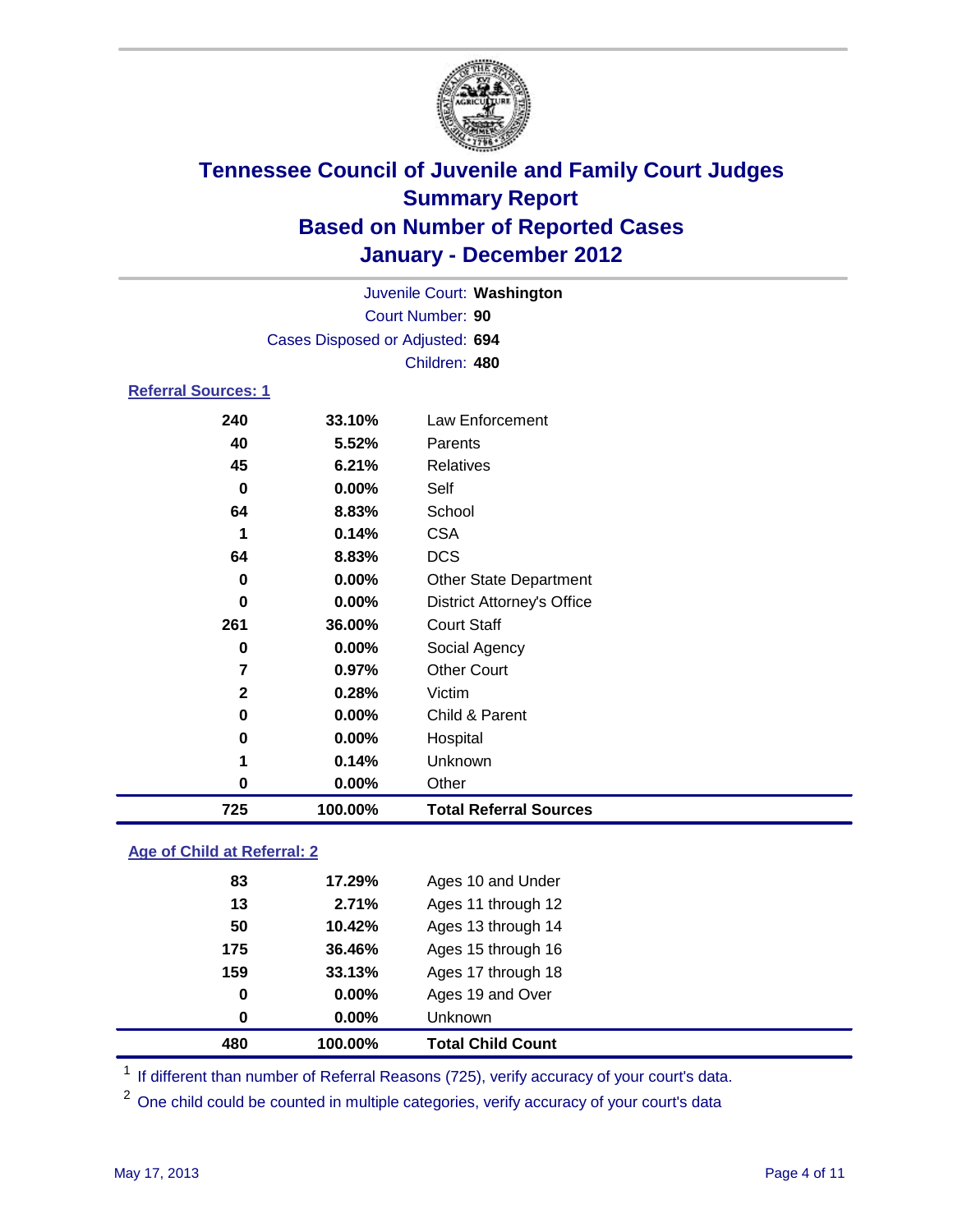

| Juvenile Court: Washington              |                                 |                          |  |  |  |
|-----------------------------------------|---------------------------------|--------------------------|--|--|--|
|                                         | Court Number: 90                |                          |  |  |  |
|                                         | Cases Disposed or Adjusted: 694 |                          |  |  |  |
|                                         |                                 | Children: 480            |  |  |  |
| Sex of Child: 1                         |                                 |                          |  |  |  |
| 306                                     | 63.75%                          | Male                     |  |  |  |
| 174                                     | 36.25%                          | Female                   |  |  |  |
| $\mathbf 0$                             | 0.00%                           | Unknown                  |  |  |  |
| 480                                     | 100.00%                         | <b>Total Child Count</b> |  |  |  |
| Race of Child: 1                        |                                 |                          |  |  |  |
| 472                                     | 98.33%                          | White                    |  |  |  |
| 5                                       | 1.04%                           | African American         |  |  |  |
| $\mathbf 0$                             | 0.00%                           | Native American          |  |  |  |
| 1                                       | 0.21%                           | Asian                    |  |  |  |
| $\mathbf 2$                             | 0.42%                           | Mixed                    |  |  |  |
| $\mathbf 0$                             | 0.00%                           | Unknown                  |  |  |  |
| 480                                     | 100.00%                         | <b>Total Child Count</b> |  |  |  |
| <b>Hispanic Origin: 1</b>               |                                 |                          |  |  |  |
| 10                                      | 2.08%                           | Yes                      |  |  |  |
| 470                                     | 97.92%                          | No                       |  |  |  |
| $\mathbf 0$                             | 0.00%                           | Unknown                  |  |  |  |
| 480                                     | 100.00%                         | <b>Total Child Count</b> |  |  |  |
| <b>School Enrollment of Children: 1</b> |                                 |                          |  |  |  |
| 411                                     | 85.63%                          | Yes                      |  |  |  |
| 69                                      | 14.38%                          | No                       |  |  |  |
| $\mathbf 0$                             | 0.00%                           | Unknown                  |  |  |  |
| 480                                     | 100.00%                         | <b>Total Child Count</b> |  |  |  |

One child could be counted in multiple categories, verify accuracy of your court's data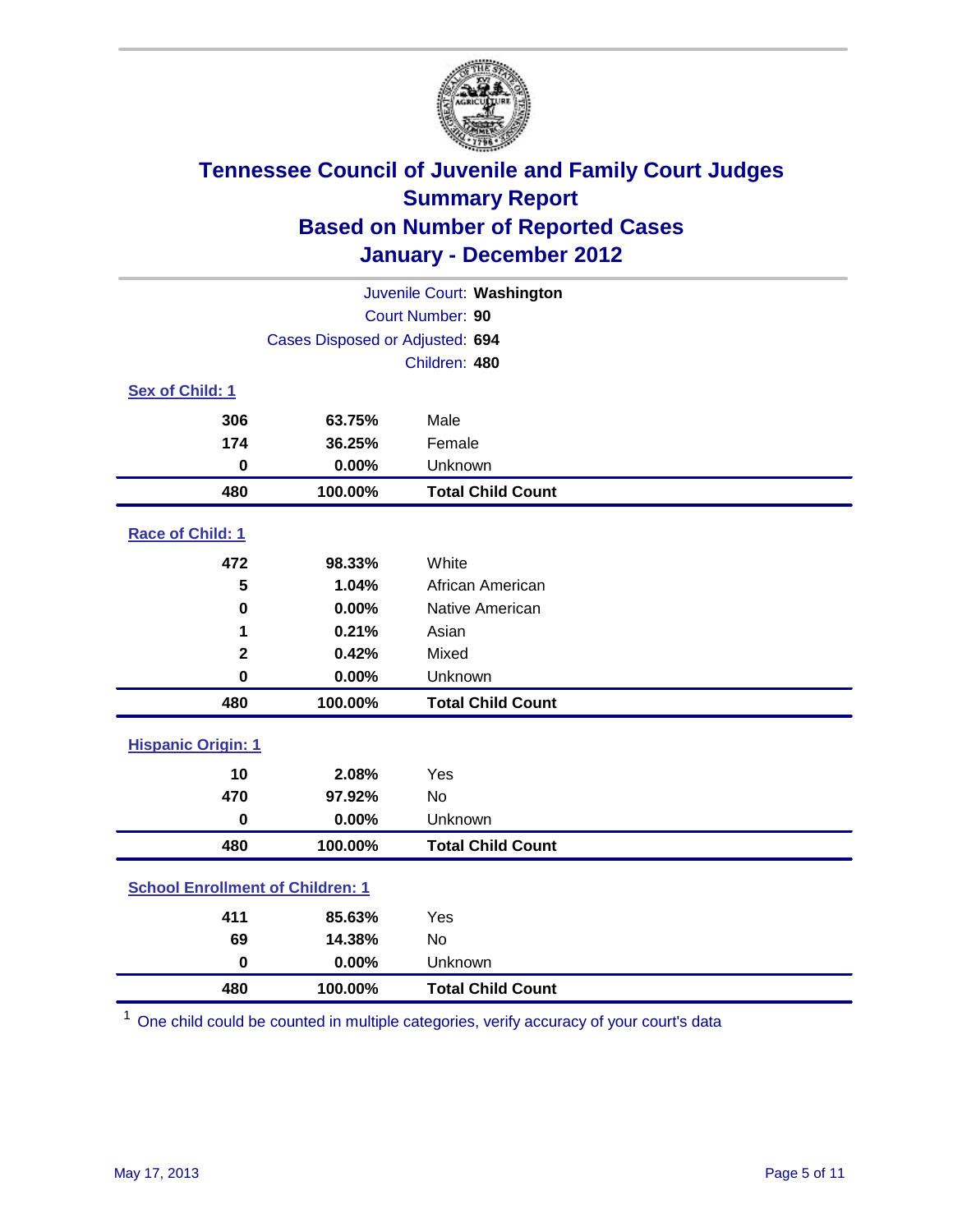

Court Number: **90** Juvenile Court: **Washington** Cases Disposed or Adjusted: **694** Children: **480**

#### **Living Arrangement of Child at Time of Referral: 1**

| 480          | 100.00%  | <b>Total Child Count</b>     |
|--------------|----------|------------------------------|
| 4            | 0.83%    | Other                        |
| 0            | $0.00\%$ | Unknown                      |
| 1            | 0.21%    | Independent                  |
| $\mathbf{2}$ | 0.42%    | In an Institution            |
| 1            | 0.21%    | In a Residential Center      |
| 1            | 0.21%    | In a Group Home              |
| 19           | 3.96%    | With Foster Family           |
| 0            | 0.00%    | With Adoptive Parents        |
| 63           | 13.13%   | <b>With Relatives</b>        |
| 44           | 9.17%    | <b>With Father</b>           |
| 169          | 35.21%   | With Mother                  |
| 16           | 3.33%    | With Mother and Stepfather   |
| 8            | 1.67%    | With Father and Stepmother   |
| 152          | 31.67%   | With Both Biological Parents |
|              |          |                              |

#### **Type of Detention: 2**

| 694      | 100.00%  | <b>Total Detention Count</b> |
|----------|----------|------------------------------|
| $\bf{0}$ | $0.00\%$ | Other                        |
| 673      | 96.97%   | Does Not Apply               |
| 0        | $0.00\%$ | Unknown                      |
| 0        | $0.00\%$ | <b>Psychiatric Hospital</b>  |
| 0        | 0.00%    | Jail - No Separation         |
| 0        | $0.00\%$ | Jail - Partial Separation    |
| 0        | $0.00\%$ | Jail - Complete Separation   |
| 21       | 3.03%    | Juvenile Detention Facility  |
| 0        | $0.00\%$ | Non-Secure Placement         |
|          |          |                              |

<sup>1</sup> One child could be counted in multiple categories, verify accuracy of your court's data

<sup>2</sup> If different than number of Cases (694) verify accuracy of your court's data.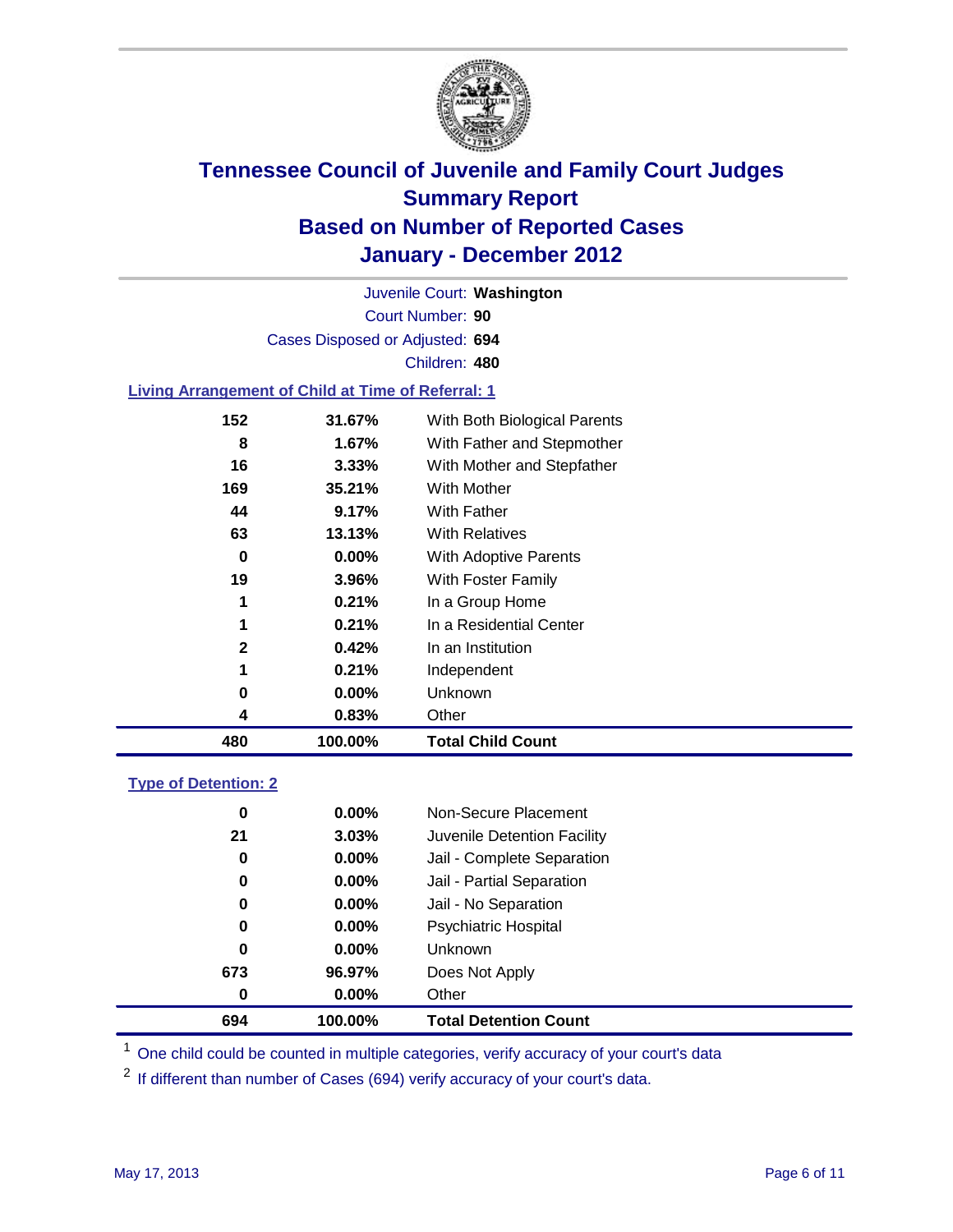

|                                                    | Juvenile Court: Washington      |                                      |  |  |  |  |
|----------------------------------------------------|---------------------------------|--------------------------------------|--|--|--|--|
|                                                    | Court Number: 90                |                                      |  |  |  |  |
|                                                    | Cases Disposed or Adjusted: 694 |                                      |  |  |  |  |
|                                                    | Children: 480                   |                                      |  |  |  |  |
| <b>Placement After Secure Detention Hearing: 1</b> |                                 |                                      |  |  |  |  |
| 14                                                 | 2.02%                           | Returned to Prior Living Arrangement |  |  |  |  |
| 0                                                  | 0.00%                           | Juvenile Detention Facility          |  |  |  |  |
| 0                                                  | 0.00%                           | Jail                                 |  |  |  |  |
| $\mathbf{2}$                                       | 0.29%                           | Shelter / Group Home                 |  |  |  |  |
| 4                                                  | 0.58%                           | <b>Foster Family Home</b>            |  |  |  |  |
| 0                                                  | 0.00%                           | Psychiatric Hospital                 |  |  |  |  |
| 0                                                  | 0.00%                           | <b>Unknown</b>                       |  |  |  |  |
| 673                                                | 96.97%                          | Does Not Apply                       |  |  |  |  |
| 1                                                  | 0.14%                           | Other                                |  |  |  |  |
| 694                                                | 100.00%                         | <b>Total Placement Count</b>         |  |  |  |  |
| <b>Intake Actions: 2</b>                           |                                 |                                      |  |  |  |  |
| 315                                                | 43.45%                          | <b>Petition Filed</b>                |  |  |  |  |
| 0                                                  | 0.00%                           | <b>Motion Filed</b>                  |  |  |  |  |
| 166                                                | 22.90%                          | <b>Citation Processed</b>            |  |  |  |  |
| 0                                                  | 0.00%                           | Notification of Paternity Processed  |  |  |  |  |
| 243                                                | 33.52%                          | Scheduling of Judicial Review        |  |  |  |  |
| 0                                                  | 0.00%                           | Scheduling of Administrative Review  |  |  |  |  |
| 0                                                  | 0.00%                           | Scheduling of Foster Care Review     |  |  |  |  |
| 0                                                  | 0.00%                           | <b>Unknown</b>                       |  |  |  |  |
| 0                                                  | 0.00%                           | Does Not Apply                       |  |  |  |  |
| 1                                                  | 0.14%                           | Other                                |  |  |  |  |
| 725                                                | 100.00%                         | <b>Total Intake Count</b>            |  |  |  |  |

<sup>1</sup> If different than number of Cases (694) verify accuracy of your court's data.

<sup>2</sup> If different than number of Referral Reasons (725), verify accuracy of your court's data.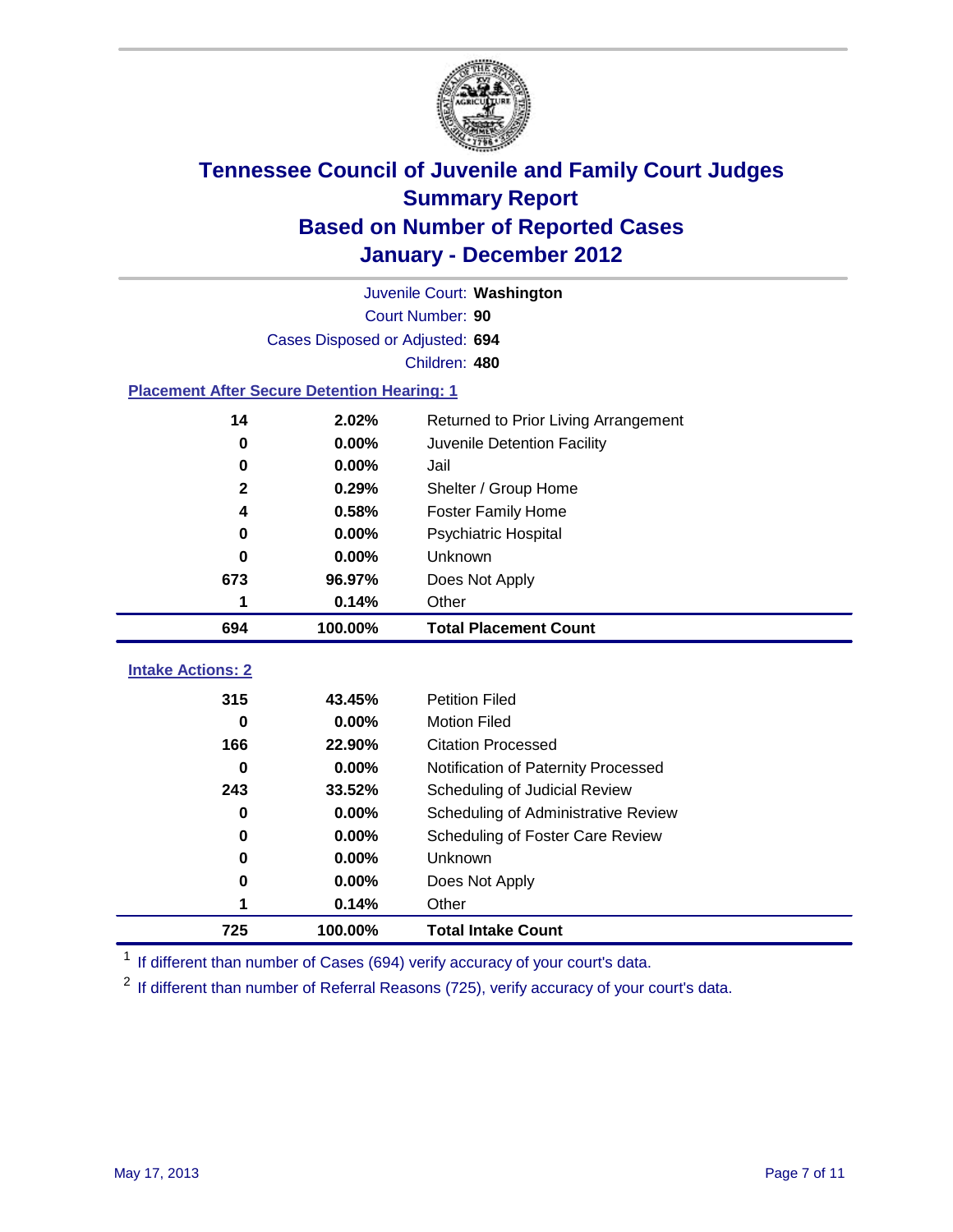

Court Number: **90** Juvenile Court: **Washington** Cases Disposed or Adjusted: **694** Children: **480**

#### **Last Grade Completed by Child: 1**

| 48                                      | 10.00%  | Too Young for School         |  |
|-----------------------------------------|---------|------------------------------|--|
| 1                                       | 0.21%   | Preschool                    |  |
| 1                                       | 0.21%   | Kindergarten                 |  |
| 0                                       | 0.00%   | 1st Grade                    |  |
| 0                                       | 0.00%   | 2nd Grade                    |  |
| 0                                       | 0.00%   | 3rd Grade                    |  |
| 0                                       | 0.00%   | 4th Grade                    |  |
| 0                                       | 0.00%   | 5th Grade                    |  |
| 7                                       | 1.46%   | 6th Grade                    |  |
| 8                                       | 1.67%   | 7th Grade                    |  |
| 24                                      | 5.00%   | 8th Grade                    |  |
| 40                                      | 8.33%   | 9th Grade                    |  |
| 84                                      | 17.50%  | 10th Grade                   |  |
| 68                                      | 14.17%  | 11th Grade                   |  |
| 3                                       | 0.63%   | 12th Grade                   |  |
| 0                                       | 0.00%   | Non-Graded Special Ed        |  |
| 1                                       | 0.21%   | <b>GED</b>                   |  |
| 16                                      | 3.33%   | Graduated                    |  |
| 0                                       | 0.00%   | <b>Never Attended School</b> |  |
| 179                                     | 37.29%  | Unknown                      |  |
| 0                                       | 0.00%   | Other                        |  |
| 480                                     | 100.00% | <b>Total Child Count</b>     |  |
| <b>Enrolled in Special Education: 1</b> |         |                              |  |

| 480                                      | 100.00% | <b>Total Child Count</b> |  |  |
|------------------------------------------|---------|--------------------------|--|--|
|                                          | 0.21%   | Unknown                  |  |  |
| 468                                      | 97.50%  | No                       |  |  |
| 11                                       | 2.29%   | Yes                      |  |  |
| <u>Einvilled in Opecial Education. T</u> |         |                          |  |  |

One child could be counted in multiple categories, verify accuracy of your court's data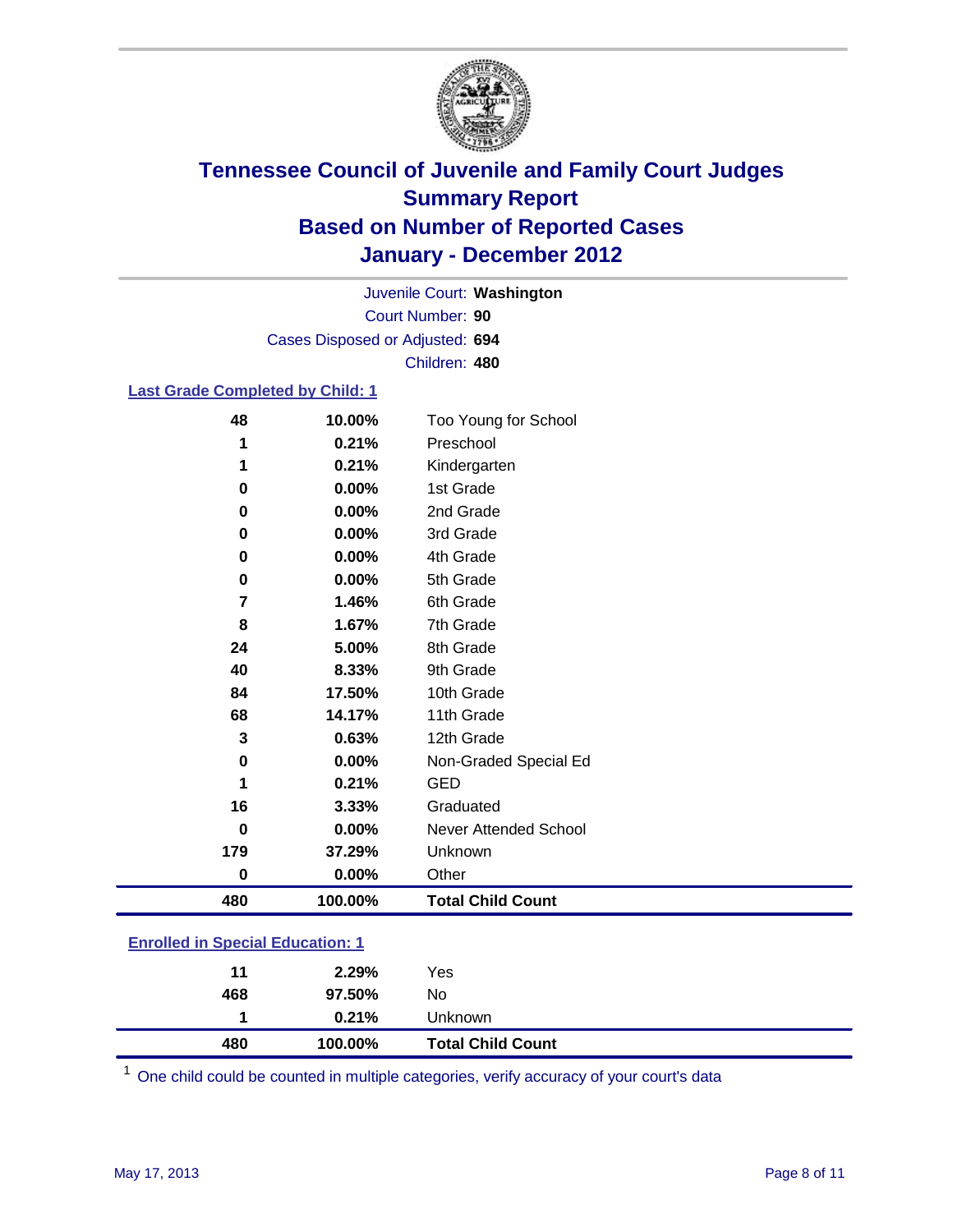

| Juvenile Court: Washington   |                                 |                           |  |  |  |
|------------------------------|---------------------------------|---------------------------|--|--|--|
|                              | Court Number: 90                |                           |  |  |  |
|                              | Cases Disposed or Adjusted: 694 |                           |  |  |  |
|                              |                                 | Children: 480             |  |  |  |
| <b>Action Executed By: 1</b> |                                 |                           |  |  |  |
| 725                          | 100.00%                         | Judge                     |  |  |  |
| 0                            | $0.00\%$                        | Magistrate                |  |  |  |
| $\bf{0}$                     | $0.00\%$                        | <b>YSO</b>                |  |  |  |
| 0                            | $0.00\%$                        | Other                     |  |  |  |
| 0                            | $0.00\%$                        | Unknown                   |  |  |  |
| 725                          | 100.00%                         | <b>Total Action Count</b> |  |  |  |

### **Formal / Informal Actions: 1**

| 290 | 40.00%   | Dismissed                                        |
|-----|----------|--------------------------------------------------|
| 0   | $0.00\%$ | Retired / Nolle Prosequi                         |
| 54  | 7.45%    | <b>Complaint Substantiated Delinquent</b>        |
| 7   | 0.97%    | <b>Complaint Substantiated Status Offender</b>   |
| 13  | 1.79%    | <b>Complaint Substantiated Dependent/Neglect</b> |
| 0   | 0.00%    | <b>Complaint Substantiated Abused</b>            |
| 0   | $0.00\%$ | <b>Complaint Substantiated Mentally III</b>      |
| 13  | 1.79%    | Informal Adjustment                              |
| 51  | 7.03%    | <b>Pretrial Diversion</b>                        |
| 0   | $0.00\%$ | <b>Transfer to Adult Court Hearing</b>           |
| 0   | $0.00\%$ | Charges Cleared by Transfer to Adult Court       |
| 21  | 2.90%    | Special Proceeding                               |
| 0   | $0.00\%$ | <b>Review Concluded</b>                          |
| 0   | $0.00\%$ | Case Held Open                                   |
| 276 | 38.07%   | Other                                            |
| 0   | $0.00\%$ | <b>Unknown</b>                                   |
| 725 | 100.00%  | <b>Total Action Count</b>                        |

<sup>1</sup> If different than number of Referral Reasons (725), verify accuracy of your court's data.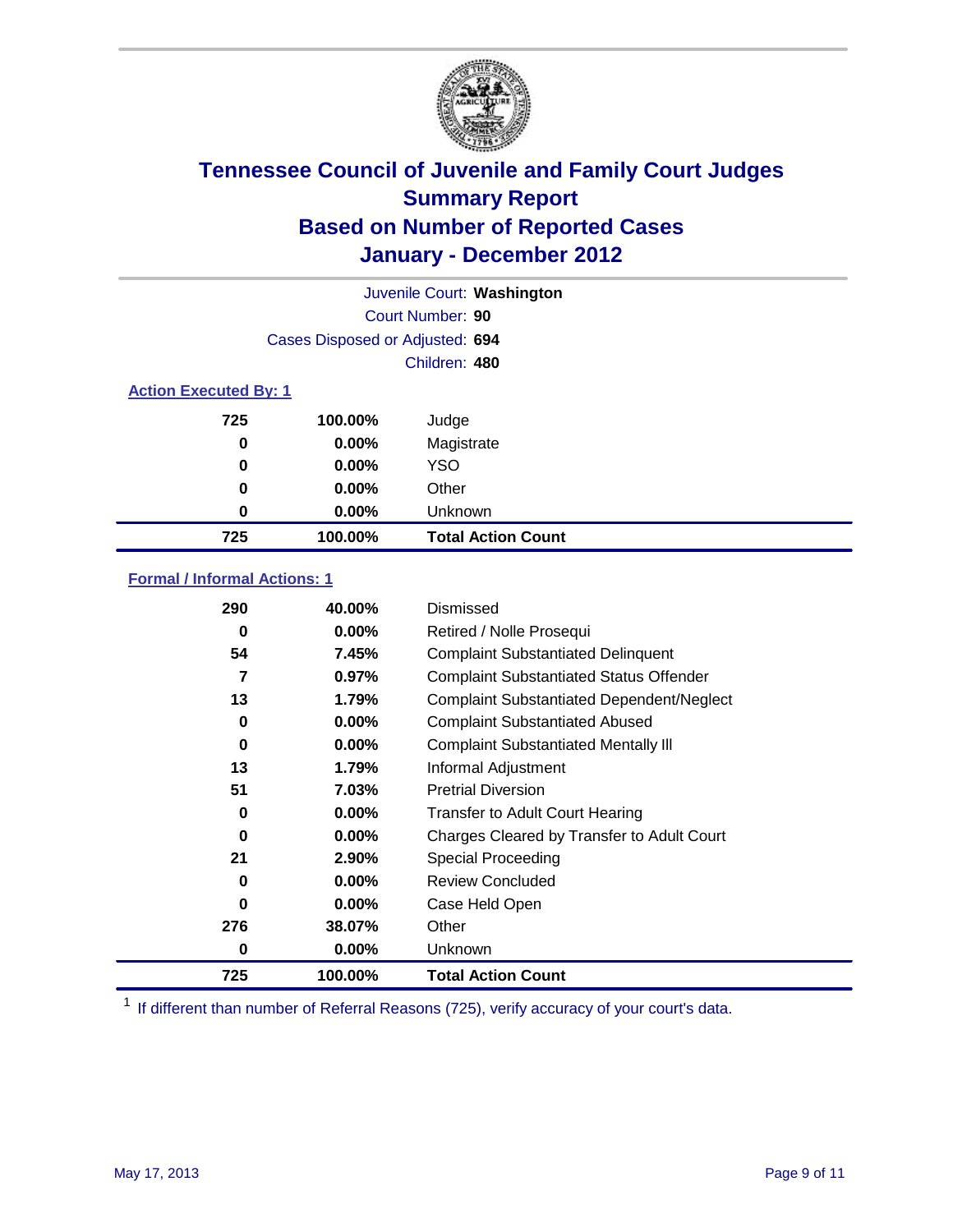

|                       |                                 | Juvenile Court: Washington                            |
|-----------------------|---------------------------------|-------------------------------------------------------|
|                       |                                 | Court Number: 90                                      |
|                       | Cases Disposed or Adjusted: 694 |                                                       |
|                       |                                 | Children: 480                                         |
| <b>Case Outcomes:</b> |                                 | There can be multiple outcomes for one child or case. |
| 280                   | 33.37%                          | <b>Case Dismissed</b>                                 |
| 0                     | 0.00%                           | Case Retired or Nolle Prosequi                        |
| 0                     | 0.00%                           | Warned / Counseled                                    |
| 0                     | 0.00%                           | Held Open For Review                                  |
| 55                    | 6.56%                           | Supervision / Probation to Juvenile Court             |
| 0                     | 0.00%                           | <b>Probation to Parents</b>                           |
| 0                     | 0.00%                           | Referral to Another Entity for Supervision / Service  |
| 3                     | 0.36%                           | Referred for Mental Health Counseling                 |
| 14                    | 1.67%                           | Referred for Alcohol and Drug Counseling              |
| 0                     | 0.00%                           | <b>Referred to Alternative School</b>                 |
| 0                     | 0.00%                           | Referred to Private Child Agency                      |
| 92                    | 10.97%                          | Referred to Defensive Driving School                  |
| 0                     | 0.00%                           | Referred to Alcohol Safety School                     |
| 0                     | 0.00%                           | Referred to Juvenile Court Education-Based Program    |
| 0                     | 0.00%                           | Driver's License Held Informally                      |
| 0                     | 0.00%                           | <b>Voluntary Placement with DMHMR</b>                 |
| 0                     | 0.00%                           | <b>Private Mental Health Placement</b>                |
| 0                     | 0.00%                           | <b>Private MR Placement</b>                           |
| 3                     | 0.36%                           | Placement with City/County Agency/Facility            |
| 0                     | 0.00%                           | Placement with Relative / Other Individual            |
| 38                    | 4.53%                           | Fine                                                  |
| 41                    | 4.89%                           | <b>Public Service</b>                                 |
| 5                     | 0.60%                           | Restitution                                           |
| 0                     | 0.00%                           | <b>Runaway Returned</b>                               |
| 0                     | 0.00%                           | No Contact Order                                      |
| 0                     | 0.00%                           | Injunction Other than No Contact Order                |
| 3                     | 0.36%                           | <b>House Arrest</b>                                   |
| 0                     | 0.00%                           | <b>Court Defined Curfew</b>                           |
| 1                     | 0.12%                           | Dismissed from Informal Adjustment                    |
| 26                    | 3.10%                           | <b>Dismissed from Pretrial Diversion</b>              |
| 44                    | 5.24%                           | Released from Probation                               |
| 0                     | 0.00%                           | <b>Transferred to Adult Court</b>                     |
| 0                     | $0.00\%$                        | <b>DMHMR Involuntary Commitment</b>                   |